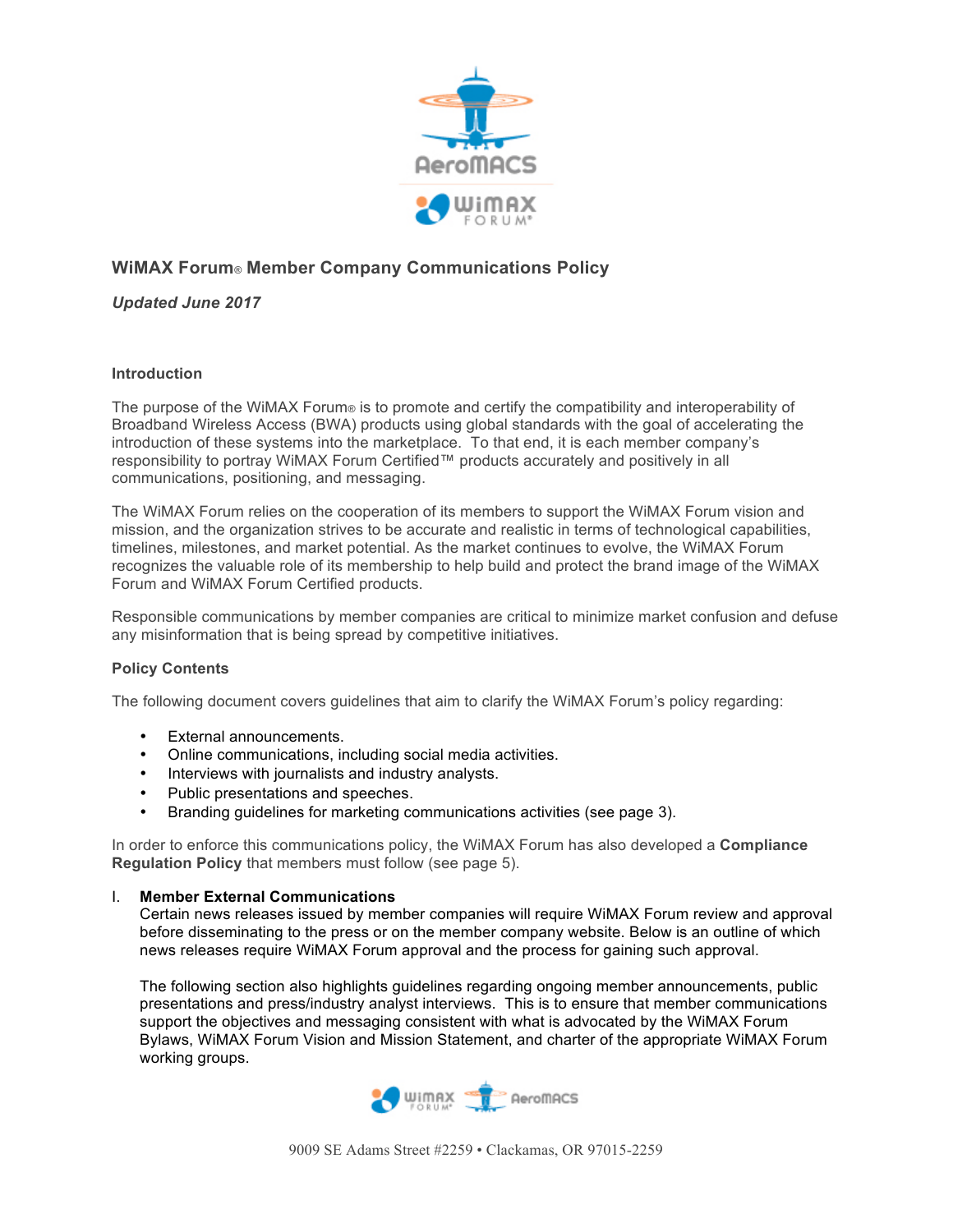### A. **News Release Approval Process**

- i. Member news releases that require WiMAX Forum approval include:
	- a. Announcement of membership in the WiMAX Forum.
	- b. Announcement of member products receiving WiMAX Forum Certified, WiMAX Forum Certified - AeroMACS, and WiGRID Certified designation.
	- c. Announcement of participation in WiMAX Forum-sponsored or -endorsed events, these include:
		- 1. WiMAX Forum Member Conferences, WiMAX Forum Working Group Meetings, and public WiMAX Forum Meetings, and PlugFests, which have strict guidelines limiting discussion of results (such as success, product performance or individual companies' products interoperating).
		- 2. WiMAX Forum information regarding WiMAX Forum milestones or special announcements.
	- d. Announcements of any form of collaboration, liaison, or partnership with or endorsement by the WiMAX Forum.
- ii. In cases of WiMAX Forum-led announcements to recognize key achievements (WiMAX Forum certification of first products in a given profile, and public PlugFests), the WiMAX Forum-issued announcements are not to be preempted by members' separate news releases. In each of these cases, WiMAX Forum PR team will work directly with the member company's marketing and PR personnel to ensure there is an understanding of the review and approval process and overall timing.
- iii. Announcement Review Process:
	- a. Member companies' marketing/PR staff submits release draft at least **five (5) working days prior to release date**.
	- b. Notify WiMAX Forum Marketing/PR Team by emailing:
		- 1. Alessandra Rocha, WiMAX Forum Business Development Director, at Alessandra.Rocha@wimaxforum.org and
		- 2. Sophia Chang, WiMAX Forum Project Manager, at Sophia.Chang@wimaxforum.org.
	- c. In the review of the release draft, the WiMAX Forum Marketing/PR team for the WiMAX Forum will ensure there is:
		- 1. Proper brand usage and use of trademark notices *(see brand guidelines later in the document, for example, the circle "R" notice ("®") with "WiMAX Forum® " and the "TM" notice for other marks, such as "WiMAX Forum Certified™," "WiMAX™," and "Mobile WiMAX™"*).
		- 2. Consistency of messaging (WiMAX Forum vision, technology references, milestones, etc.).
		- 3. An approved quote from the WiMAX Forum for a WiMAX Forum executive to be included in the member news release (if appropriate).
		- 4. Approval received by the appropriate WiMAX Forum leadership.
	- d. Revisions and approval will be provided by WiMAX Forum Marketing Team to member company marketing and PR staff within three to five business days.
- iv. Additional Member External Communications (in press and industry analyst reports):
	- a. Member announcements:
		- 1. In addition to reviewing applicable member news releases, WiMAX Forum Marketing (with the support of WiMAX Forum General Counsel) will evaluate member companies' announcements on an ongoing basis to ensure members are communicating in a manner that is consistent with WiMAX Forum objectives. This includes but is not limited to information on company websites, comments made to press and analysts, and company news releases.
		- 2. Members should also refer to the WiMAX Forum messaging documents and FAQs, which are located on the member website in the Marketing Working Group (MWG) site.
	- b. Member public speeches and presentations:
		- 1. When member company executives and personnel are speaking as a keynote speaker or panelist at industry trade shows and conferences, it is imperative that all content that presents WiMAX Forum-related information and data is appropriately

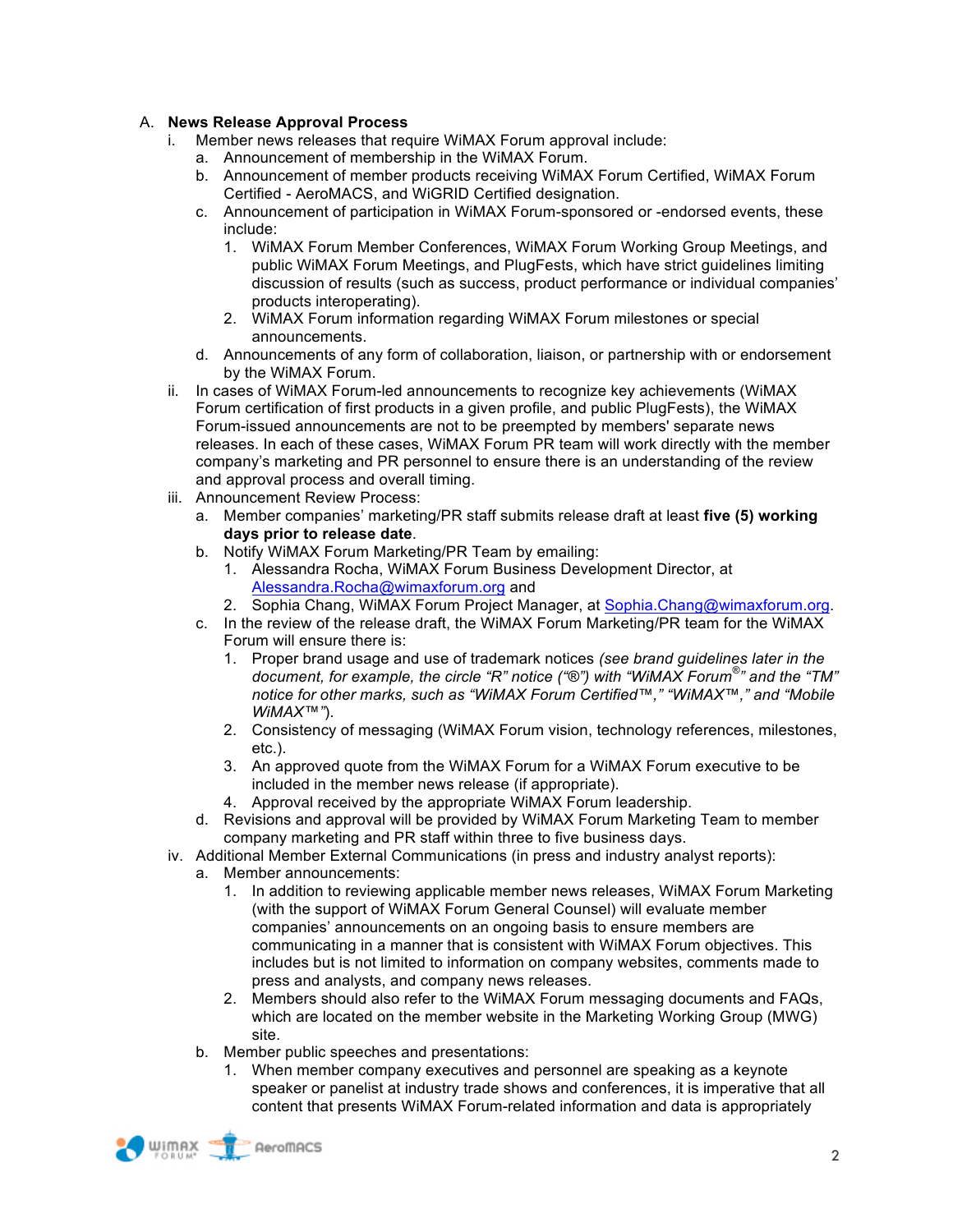attributed to the WiMAX Forum and is consistent with messaging approved by the WiMAX Forum.

To encourage member support of these communications guidelines, the WiMAX Forum has expanded its website to include an approved member news release page, which it will promote on an ongoing basis with key press and industry analysts. You can view this page at http://wimaxforum.org/Page/News/Articles.

### B. **Social Networking Activities**

- i. All social media platforms and activities, including but not limited to blogs, discussion forums, Facebook, Instagram, LinkedIn, Pinterest, and Twitter posts, , are subject to the same rules and restrictions as outlined in Sections A above regarding the news release approval process and D below regarding authorized WiMAX Forum spokespersons. Individuals other than the approved WiMAX Forum spokespersons identified below who would like to blog or represent the WiMAX Forum on social media channels must receive written approval from Alessandra Rocha before participating in these activities. These approved "conversation agents" will be authorized to participate in conversations as WiMAX Forum ambassadors and must follow all policies that apply to communications by WiMAX Forum members and member personnel, including this Policy. Social media conversations should clearly reflect the WiMAX Forum vision, mission, market positioning, and talking points. Any social media conversations that do not abide by these rules will be subject to Compliance Regulations outlined in Section III below.
- ii. All conversation agents will be trained by the WiMAX Forum in process and procedures for participating in social media.
- iii. All conversation agents must reference WiMAX Forum data, facts, and websites in their communications.
- iv. Conversation agents will conduct themselves in an objective, polite, and professional manner. In addition, conversation agents must:
	- a. Disclose in social networking communications any conflict of interest that may arise while participating in those activities;
	- b. Correct mistakes promptly;
	- c. Not delete content unless there is an immediate risk of privacy violations or other potential violation of law or regulation. If practicable, WiMAX Forum Counsel should be contacted immediately before action is taken;
	- d. Tell the truth;
	- e. Disagree with others respectfully;
	- f. Use a deliberate, accurate voice;
	- g. Preserve original posts;
	- h. Respect comments and keep them unless they are spam or they may involve privacy issues or other legal compliance issues;
	- i. Link to references and sources;
	- j. Reply to emails, comments;
	- k. Stay on topic; and
	- l. Keep private issues private.
- v. Any non-compliance of these regulations will lead to the termination of the conversation agent and any agreements that were made between them and the PR/Marketing/PR Communications Team.
- vi. For any questions related to the social media policies, please contact Alessandra Rocha at Alessandra.Rocha@wimaxforum.org and Sophia Chang at Sophia.Chang@wimaxforum.org.

### C. **Authorized WiMAX Forum Media Spokespersons**

- i. All media and analyst inquiries are to be directed to Alessandra Rocha at Alessandra.Rocha@wimaxforum.org. The only individuals who are authorized to speak to media and industry analysts on behalf of the WiMAX Forum are as follows:
	- a. Dr. Mo Shakouri, Chairman.
	- b. Declan Byrne, President.
	- c. Alessandra Rocha, Business Development Director.
	- d. Sophia Chang, Project Manager.

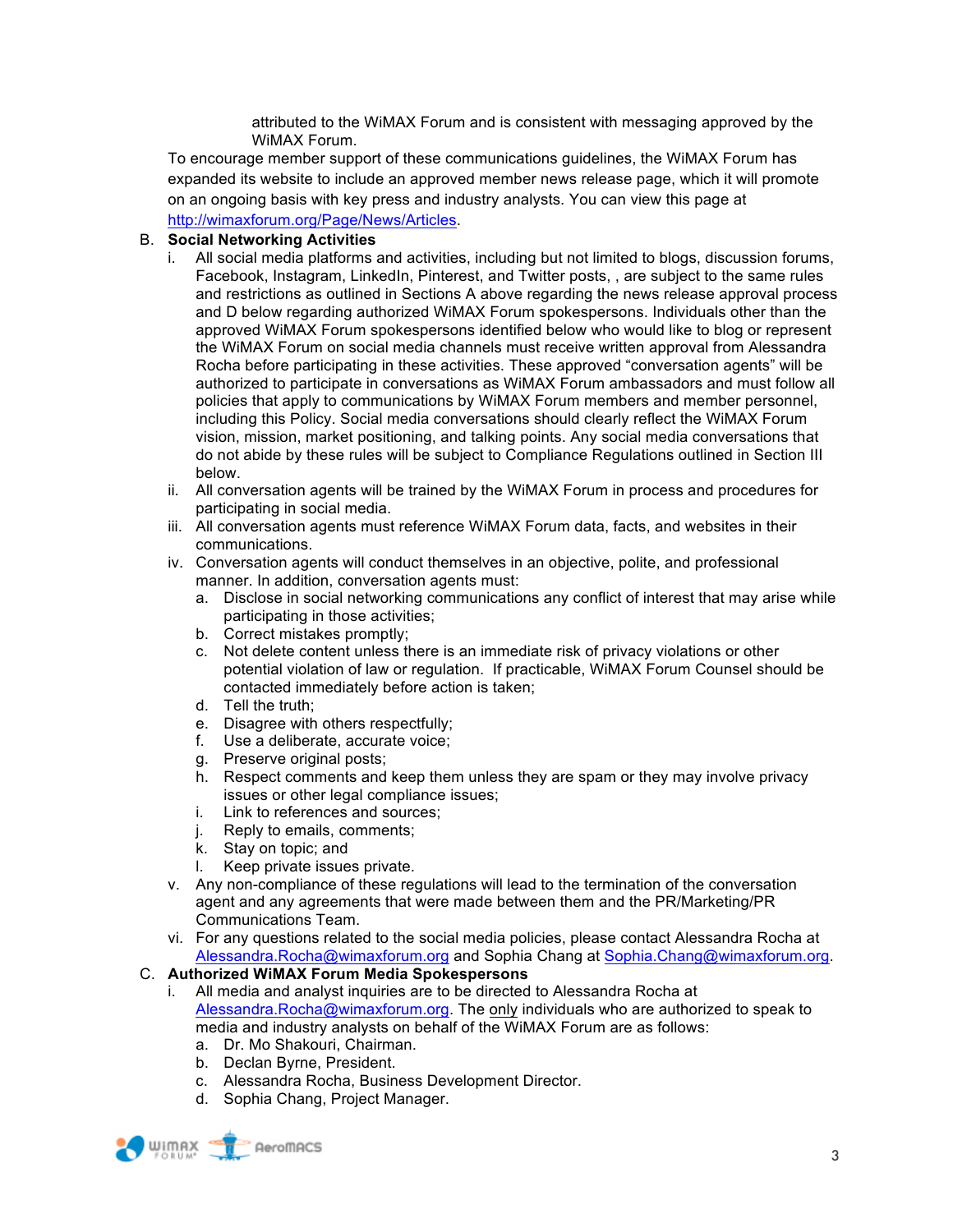- ii. Under no circumstances should any member offer information, opinions, or speculation on the activities (such as Certification, organization plans, release timelines etc.) of the WiMAX Forum to the media and industry analyst community or the public in general. All such inquiries related to the WiMAX Forum must be immediately referred to WiMAX Forum Marketing/PR Team contact:
	- a. Alessandra Rocha, Business Development Director, at
		- Alessandra.Rocha@wimaxforum.org or +1-858-605-0978.
	- b. Sophia Chang, Project Manager at Sophia.Chang@wimaxforum.org or +1-858-605-0978.

# II. **Branding Guidelines**

## A. **Acceptable/Encouraged Practices**

- The following are the principal trademarks of the WiMAX Forum:
- i. "WiMAX Forum," "WiMAX," "Mobile WiMAX," "WiMAX Forum Certified," "WiGRID Certified," the WiMAX Forum logo, the WiMAX Forum Certified logo, WiGRID logo, and WiGRID Certified logo. Use of the logos is subject to specialized usage guidelines and licensing requirements. Please refer to these and to the WiMAX Forum word mark usage guidelines for information regarding requirements, restrictions and appropriate usage. Below are basic usage rules relating to the use of "WiMAX."
- ii. Form:
	- a. "WiMAX" should always be used with a capital "W," lower case "i" and uppercase "MAX."
	- b. "AeroMACS" should always be used with a capital "A," lower case "ero", and uppercase "MACS."
	- c. "WiGRID" should always be used with a capital "W," lower case "i" and uppercase "GRID."
- iii. Notice: The appropriate trademark notice symbol ("®" or "™") should be used with the first and most prominent usage of the mark and again in the first appearance in the body of the copy. Wherever possible, the trademark notice symbol should be superscripted after word marks. Once a mark is correctly attributed on a document or Web page, it is not necessary to mark subsequent appearances of the trademark in the same piece. Use "®" with "WiMAX Forum" and "™" with all other marks.
- iv. In addition to providing proper notice on the mark, provide appropriate ownership attribution of the marks through a footnote, such as the following:
	- a. "WiMAX" and "WiGRID" are trademarks of the WiMAX Forum.
- v. Correct Usage:
	- a. The trademark is an adjective and should not be used as a verb or noun or in the possessive or plural forms. Every mark should have a "product or service descriptor" (i.e. noun) that follows the trademark.
		- 1. **Example**: WiMAX wireless antennas manufactured by….
	- b. "WiMAX" is *not* synonymous with the IEEE 802.16 standard or its individual variants, or the ETSI/BRAN HiperMAN standard, so do not use the mark in this manner. "WiMAX" is the branding for the specific implementations that the WiMAX Forum is selecting, supporting, and certifying, as well as the additional requirements that the WiMAX Forum is imposing in relation to these implementations. Do not confuse the two. If you are referring to the standard, use "IEEE 802.16," not "WiMAX."
	- c. When referring to products that the WiMAX Forum has certified, the correct mark usage is to identify the product as "WiMAX Forum Certified," "WiMAX Forum Certified - AeroMACS," and "WiGRID Certified." (Note that the words "Forum" and "Certified" appear with the initial letter capitalized in each instance.) This is the only correct usage and only products that the WiMAX Forum has actually certified and entered into the certified product registry may be identified in this manner.

### B. **Unacceptable Practices:**

- i. Do not alter the mark and never vary the spelling, add hyphens, make one word two, or use a possessive or plural form of the mark.
- ii. Do not combine any WiMAX Forum mark with any other word, design, or other element to create a new mark.
- iii. No mark may be used in conjunction with any word or phrase that could lead the public to believe that a non-certified product has been certified by the WiMAX Forum. Examples of